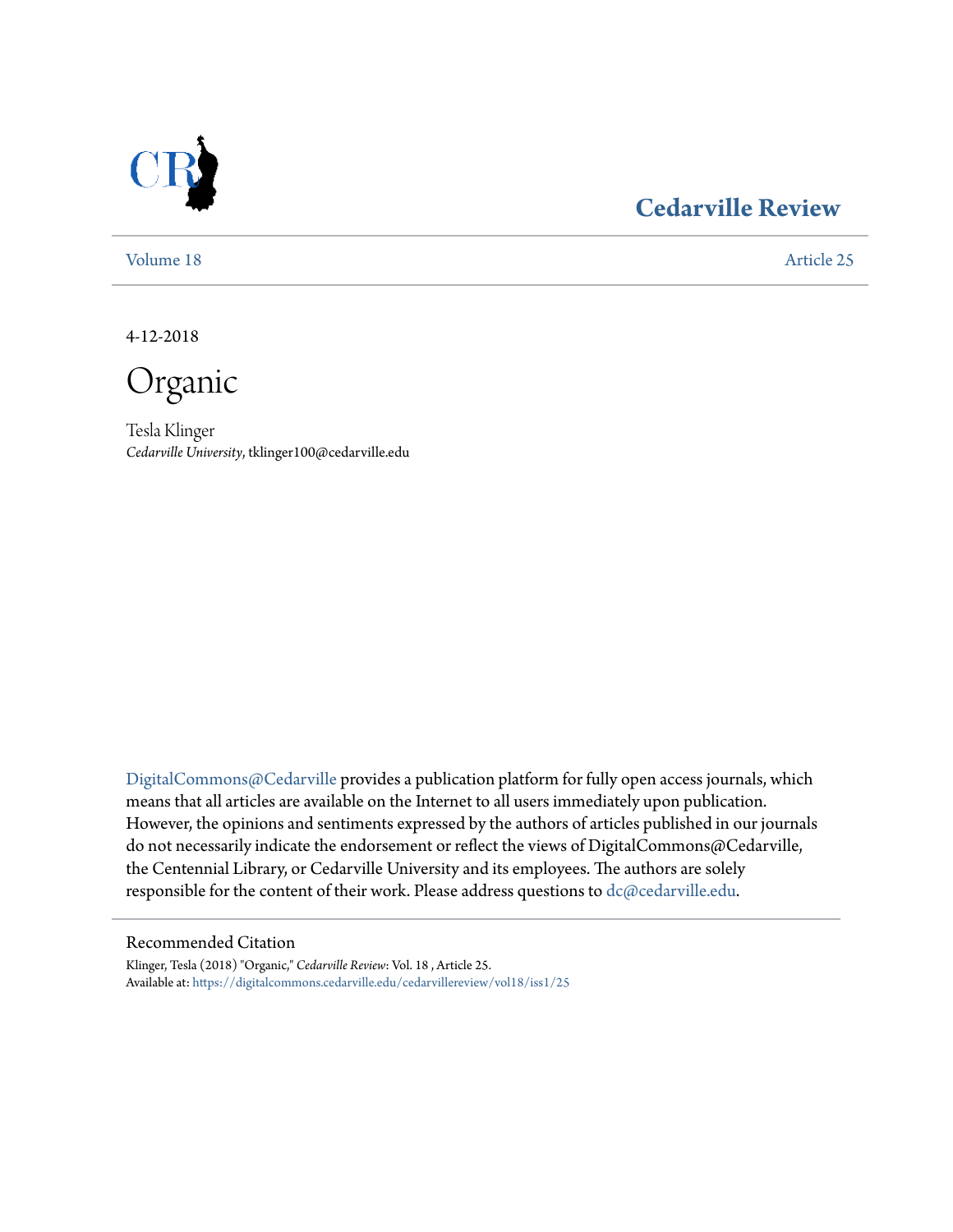### Organic

Browse the contents of [this issue](https://digitalcommons.cedarville.edu/cedarvillereview/vol18/iss1) of *Cedarville Review*.

Please see the Editors' Foreword - [A Christian Response to Art and Literature: A Very Short Guide to Images](http://digitalcommons.cedarville.edu/cedarvillereview/vol18/iss1/1/) [and Texts](http://digitalcommons.cedarville.edu/cedarvillereview/vol18/iss1/1/)

# **Creative Commons License**<br> **C** 090

This work is licensed under a [Creative Commons Attribution-Noncommercial-No Derivative Works 4.0](http://creativecommons.org/licenses/by-nc-nd/4.0/) [License.](http://creativecommons.org/licenses/by-nc-nd/4.0/)

Follow this and additional works at: [https://digitalcommons.cedarville.edu/cedarvillereview](https://digitalcommons.cedarville.edu/cedarvillereview?utm_source=digitalcommons.cedarville.edu%2Fcedarvillereview%2Fvol18%2Fiss1%2F25&utm_medium=PDF&utm_campaign=PDFCoverPages)

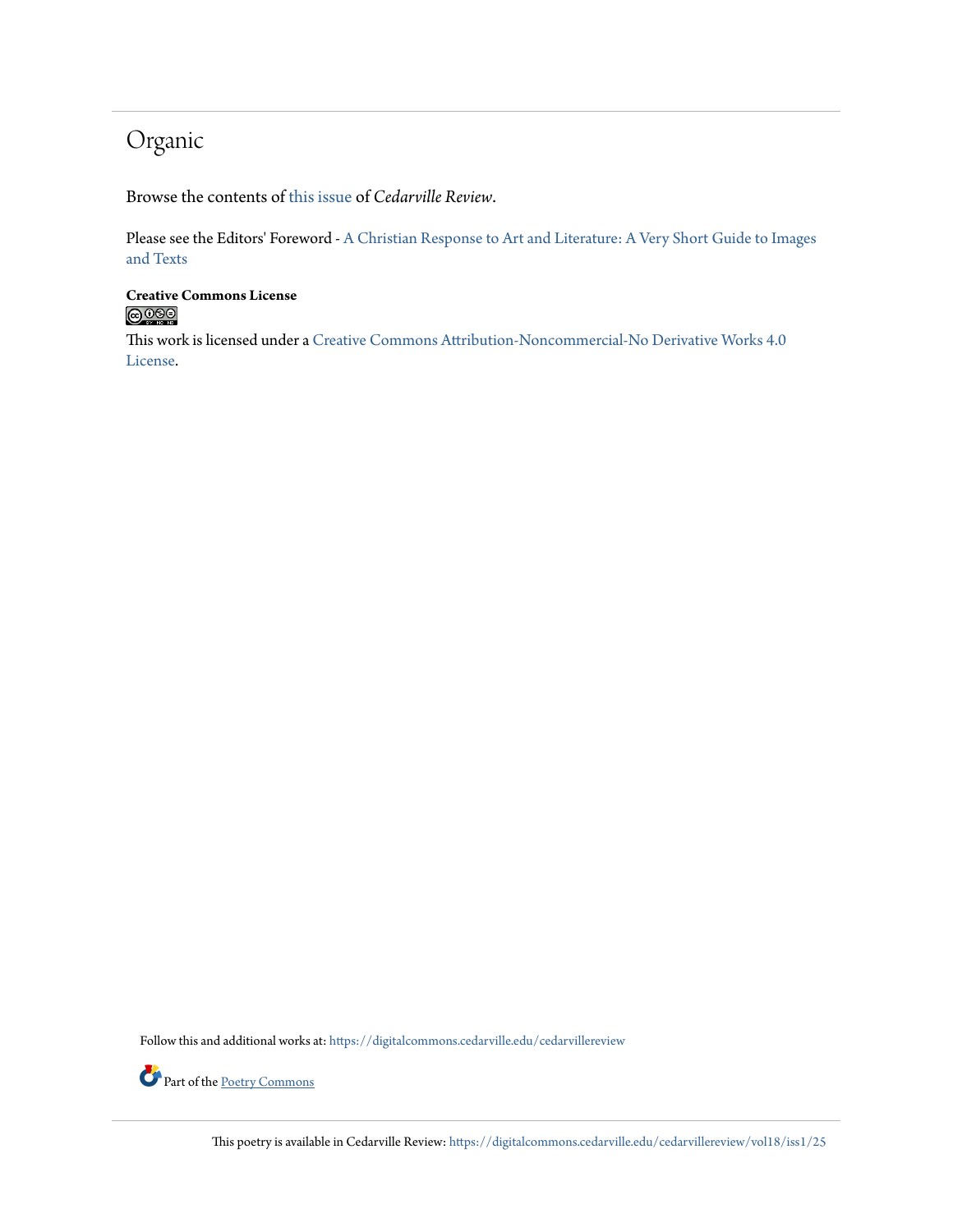## *Poetry by Tesla Klinger* ORGANIC

I am organic, made of warm loam and foam That collects on the creek surface in spring. I sprint, then rest, and try to catch sunlight through a leaf's breach. And you do not

You, being mechanical, reek of oil slicked metallic gears. Formed of right angles, you proceed in calculating motions And every noise you make is a rhythmic click. Not so with me

I sway with each gust of wind, allow myself to meander and muse the Formation of petals and bubbles that appear when rain hits water But bubbles break into nothing and petals fall at evening's wink

#### **34** THE CEDARVILLE REVIEW